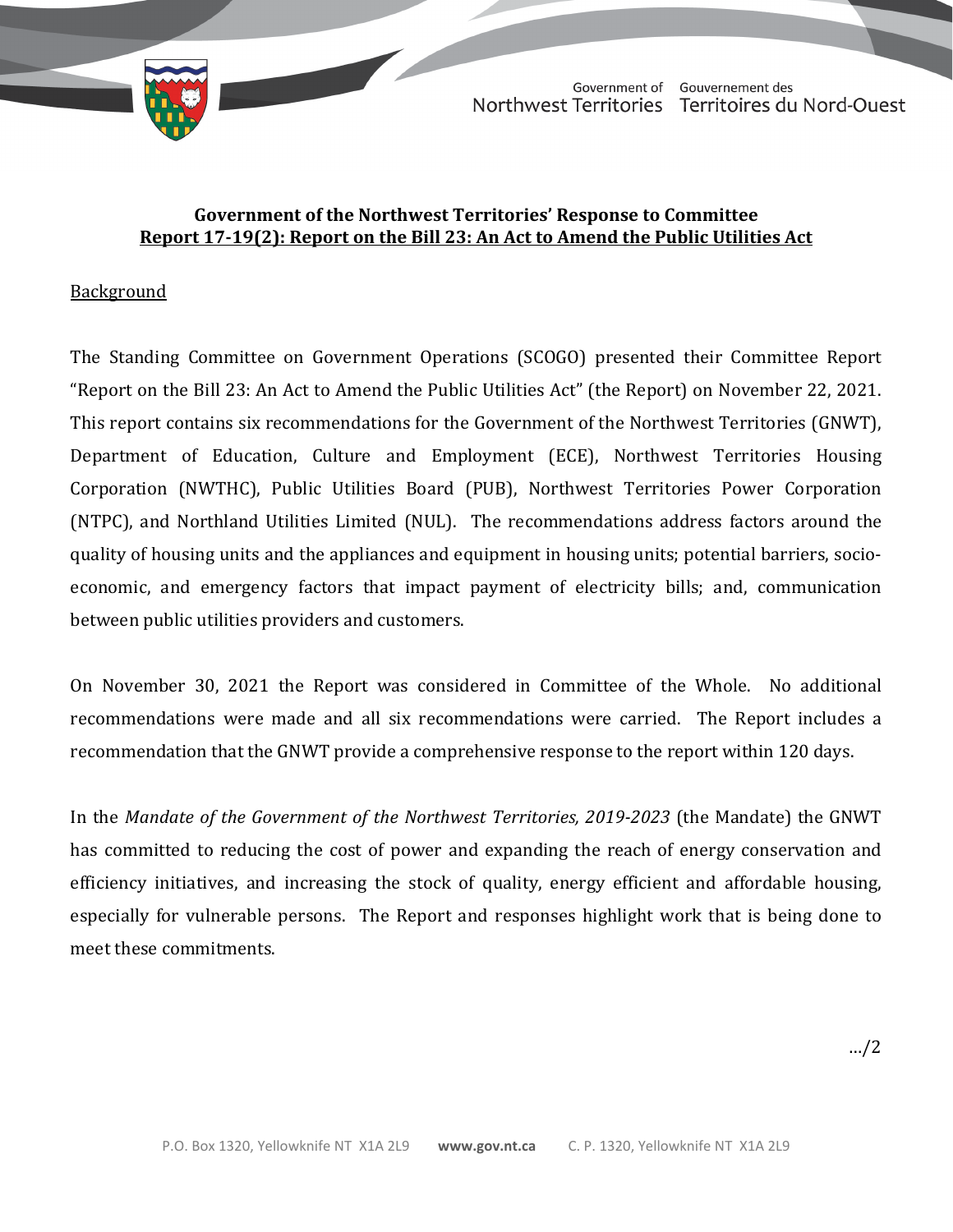The following is the GNWT's response to the recommendations contained in the Report.

# Recommendation 1:

"The Standing Committee on Government Operations recommends that the Department of ECE work with NWTHC to address potential barriers that can cause higher electricity bills for people on income assistance in housing units. This should include reviewing the 2018 policy change that transferred more responsibility for electricity consumption from the NWTHC to tenants, and whether this change resulted in increased income assistance from ECE or an increased number of customers in arrears on their power bills and value of those arrears."

# *GNWT Response*

The Income Assistance (IA) program pays for the actual costs associated with utility expenses for eligible clients. Clients are required to apply for IA each month and to submit their utility invoices, so that payments can be made on their behalf. Payments are made directly to the supplier. In the case of power, payments are made directly to the NTPC or NUL. Each month eligible clients receive a Financial Case Report that provides a breakdown of their eligibility and any payments that were issued to them or on their behalf.

The IA program has the ability to pay utility charges that are incurred up to 12 months prior to the current month's IA assessment; however, late fees and/or reconnection fees are not included in benefit amounts. This is provided that the client applied for and qualified for IA for that month. For example, applicants who applied for and received benefits in March 2021 but did not submit their invoice until December 2021 would still be eligible for their utility benefit; however the program would not pay for any late fees incurred.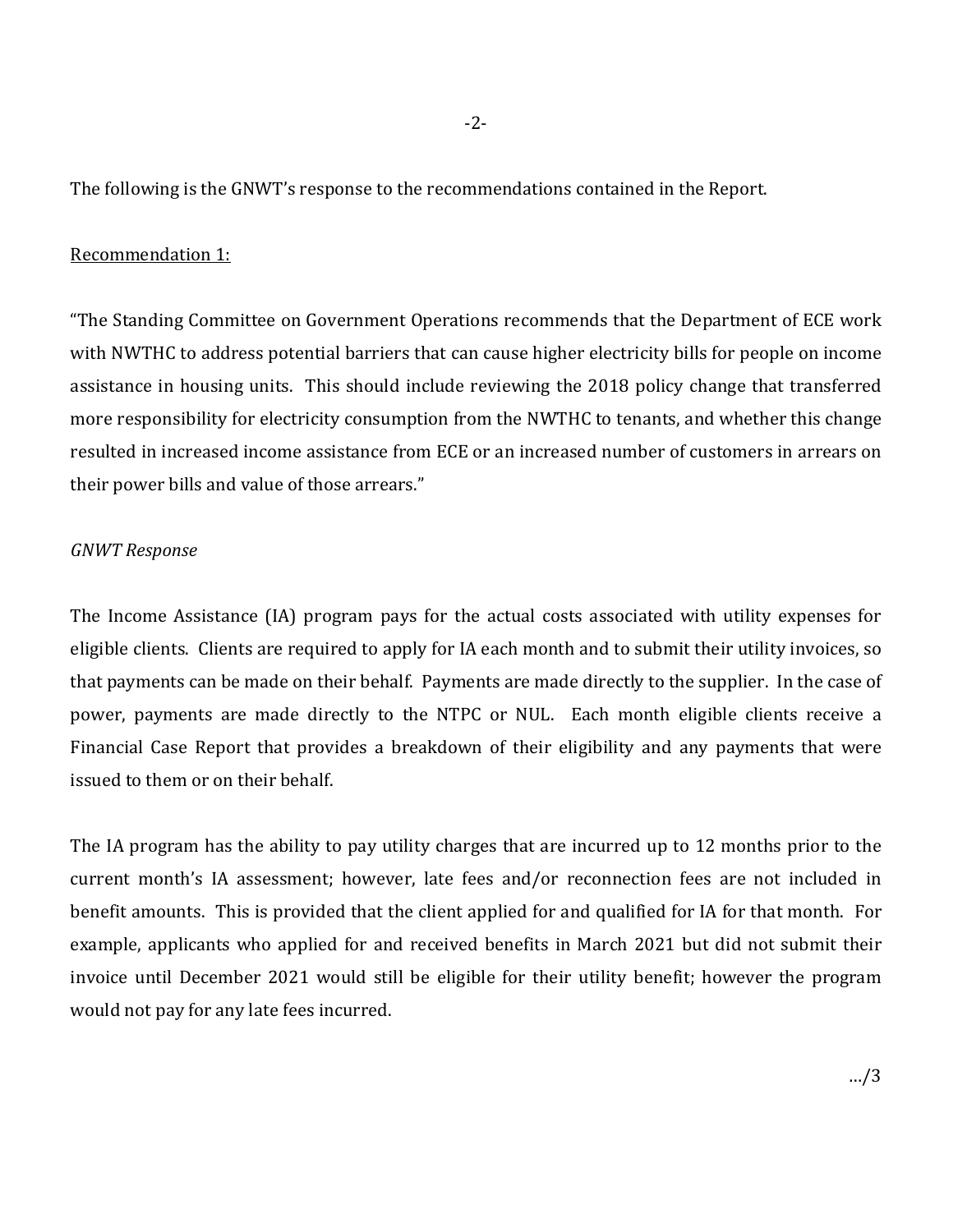When a client receives income that affects the amount of support they receive from the program, ECE prioritizes the payment of shelter and utilities to ensure clients do not go into arrears.

In situations where clients have arrears with their utility provider, Client Services Officers encourage clients to enter into a repayment plan so that payments can be made on their behalf. Noting that the IA program does not have a benefit to pay arrears and as such, third party payments would be taken out of other benefits, such as food, clothing, or disabled/senior and incidental allowances. Clients must consent to this and sign a third party payment agreement.

The following is a breakdown of the utility expenses for clients residing in public housing from 2017- 18 to 2021-22, keeping in mind that 2021-22 is still in progress. As a result of the NWTHC policy change in 2018, ECE has seen a significant increase to the amount of benefits paid to utility providers for clients residing in public housing.

| <b>Fiscal Year</b> | <b>Public Housing/Utilities</b> | # of Clients |
|--------------------|---------------------------------|--------------|
| 2017-18            | \$390,113                       | 1175         |
| 2018-19            | \$616,727                       | 1,214        |
| 2019-20            | \$823,309                       | 1,204        |
| 2020-21            | \$651,725                       | 997          |
| 2021-22            | *\$450,402                      | 843          |

\* Still in progress

## Recommendation 2:

"The Standing Committee on Government Operations recommends that the NWTHC ensure that all its housing units are fit for habitation, such that tenants are not forced to resort to improvised methods to regulate the temperature of the home."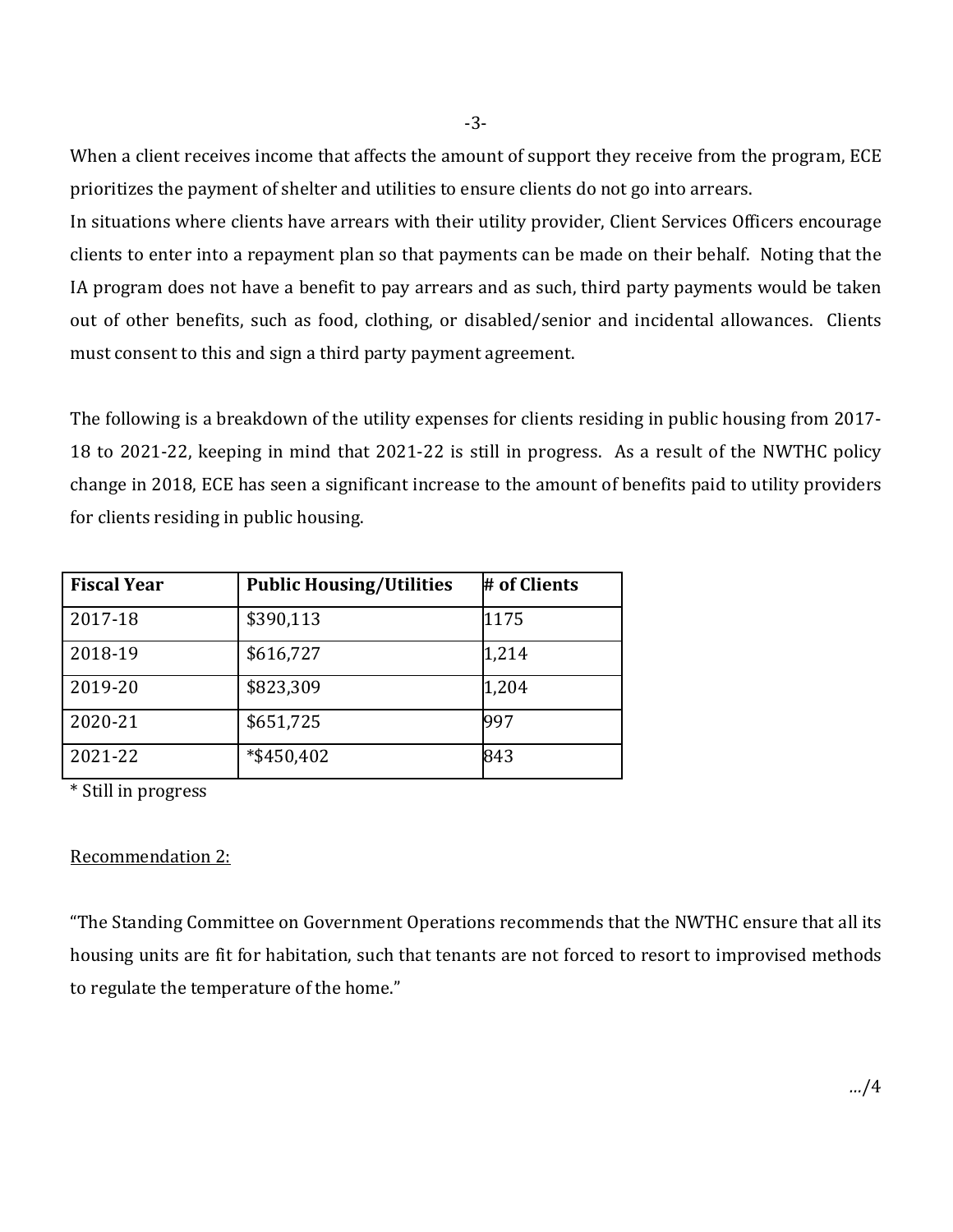## *GNWT Response*

NWTHC continues to strive to ensure that its units are in an acceptable condition for its tenants. NWTHC conducts regular inspections to assess the condition of units, and to determine the need for repairs and replacement. In conjunction with the Local Housing Offices across the territory, NWTHC also works to respond to issues identified by tenants as soon as possible. NWTHC continues to advocate for additional funding from the federal government as well as seek out other opportunities to support maintenance, repair and replacement where needed of public housing units.

## Recommendation 3:

"The SCOGO recommends that the NWTHC conduct a review of all household appliances, heating equipment, water heaters, and lighting products in housing units to ensure they meet current federal energy efficiency standards."

#### *GNWT Response*

NWTHC conducts regular inspections of all its housing units. This work includes the identification of required repairs and replacement of housing components, including appliances such as fridge, stove and heating equipment. When replacing these appliances, the NWTHC ensures that they satisfy prevailing federal energy efficiency standards. For new construction, the NWTHC's design standards require the building to exceed the current national energy code by 20%.

## Recommendation 4:

"The SCOGO recommends that the PUB work with the NTPC and NUL to consider and study the implementation of a customer crisis fund, modeled after BC Hydro's Customer Crisis Fund, to provide grant payments to residential customers experiencing a temporary financial crisis and who have fallen into arrears."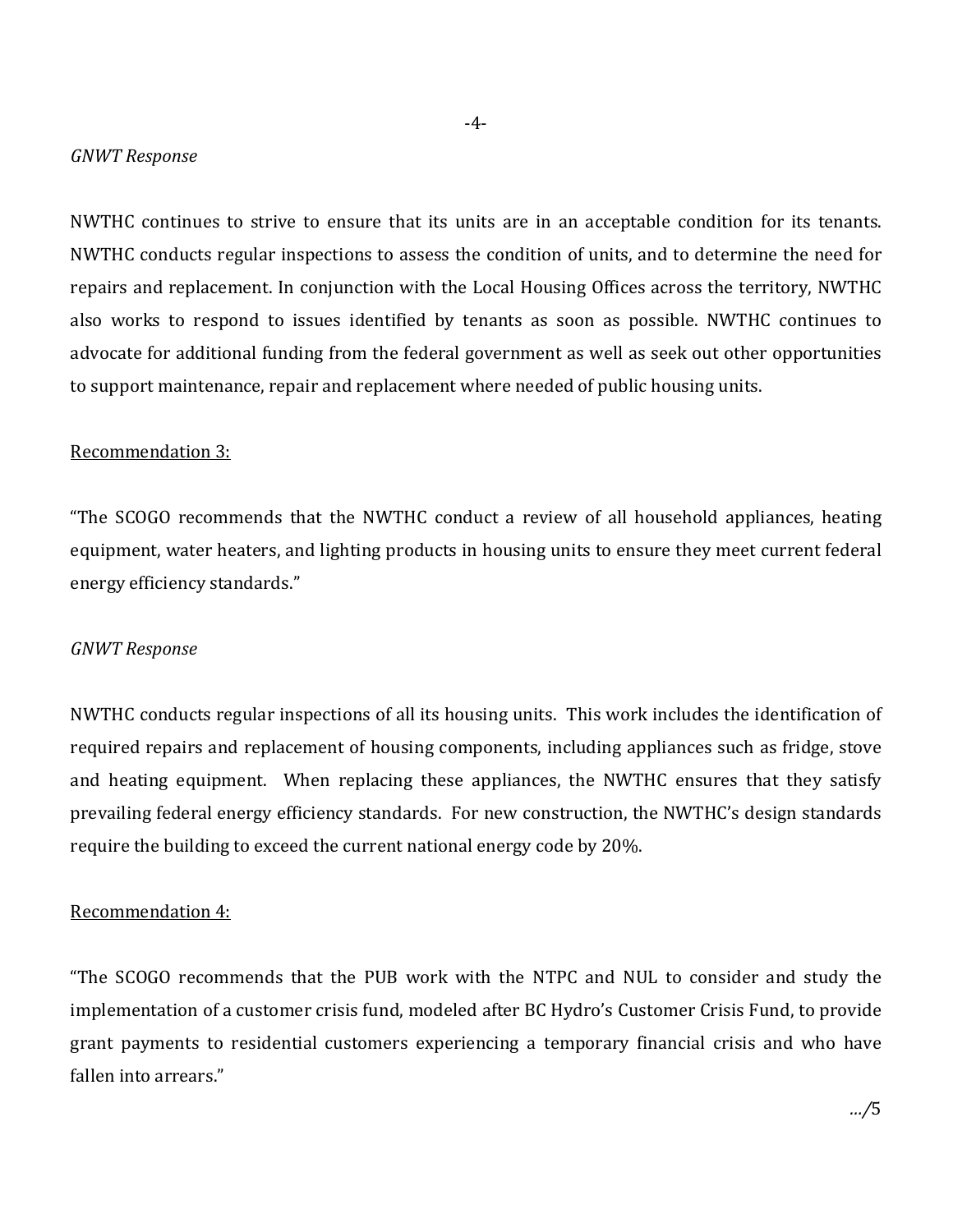#### *GNWT Response*

The Committee noted that in other jurisdictions, notably British Columbia (BC), there are programs that provide supports to electricity customers experiencing a temporary financial crisis and a similar program in the Northwest Territories (NWT) context merits consideration as a policy response to electricity unaffordability for some customers.

In BC, the Customer Crisis Fund is a program that offers support for residential customers who are facing disconnection of their BC Hydro service, despite attempting to make payments. To be eligible the customers are required to demonstrate financial need and consequently, trouble in paying BC Hydro bills and facing disconnection.

Having examined how the customer crisis fund operates in BC and is funded by rate payers, the GNWT will not be proceeding with implementing a customer crisis fund at this time as power bills for NWT residents are up to five times higher than the national average, and the GNWT has committed in the Mandate to reduce the cost of power.

The programs currently in place that residents may be able to access to receive assistance in paying their power bills are expanded on in the response to Recommendation 5. We believe these programs are adequate to support residential customers who are eligible for those programs and are experiencing a temporary financial crisis and who have fallen into arrears.

## Recommendation 5:

"The SCOGO recommends that the NTPC and NUL, with oversight and, if necessary, enforcement from the PUB, improve communications with customers so that they are clearer, more comprehensive, more proactive, and more client-centered, especially with respect to: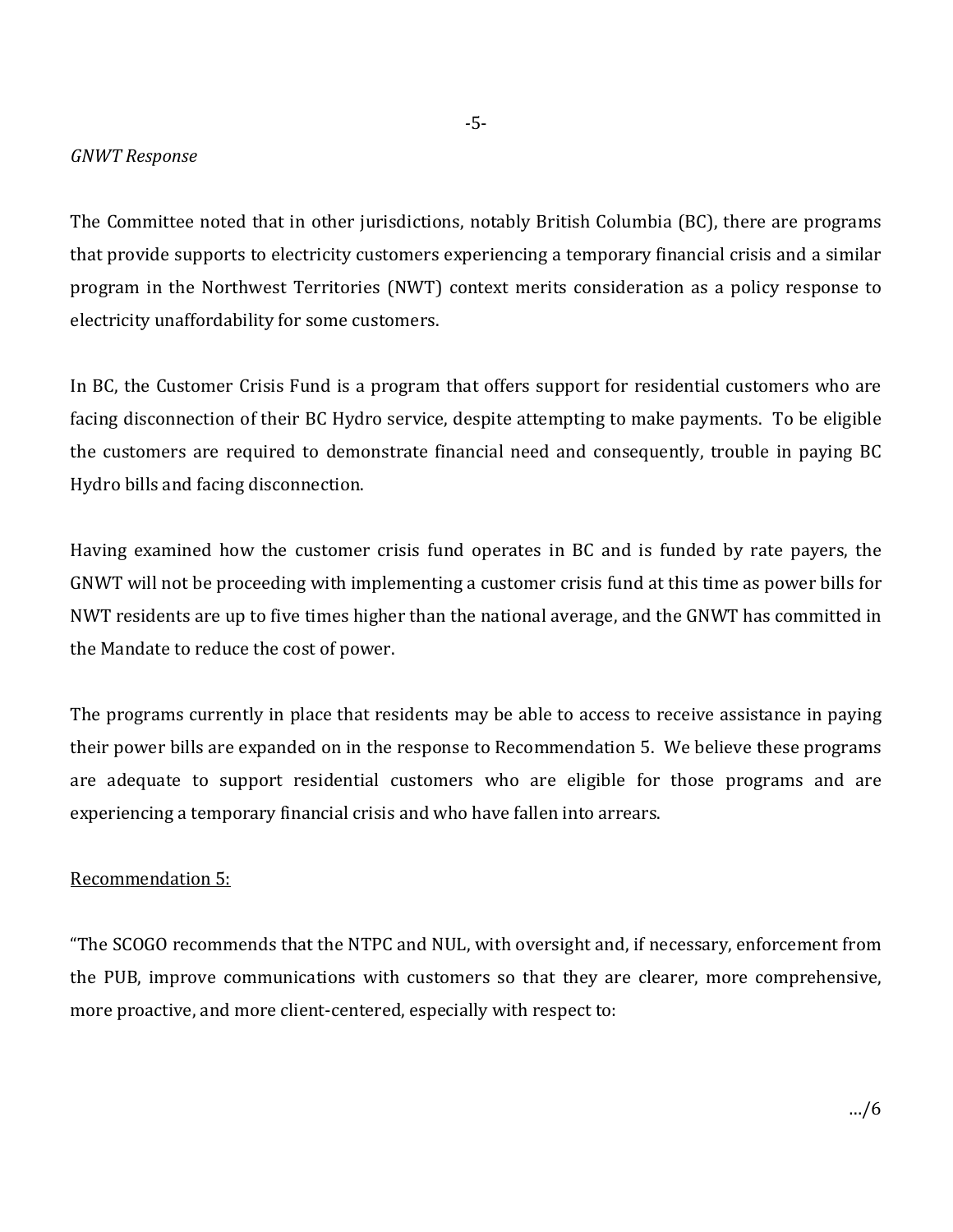- a) Eligibility for the Income Assistance Program, and how policy changes or new benefit programs, like the Canada Recovery Benefit, may impact customer eligibility.
- b) The Terms and Conditions of Service document regarding details on:
	- − The types and minimum timeframes of notices that NTPC may send customers;
	- − The type and operation of power limiters; and
	- − Customer payment options.

## *GNWT Response*

# **A. Eligibility for the Income Assistance Program, and how policy changes or new benefit programs, like the Canada Recovery Benefit, may impact customer eligibility.**

NTPC, NUL (NWT) and NUL (Yellowknife) (the Utilities) recognize that there are several government programs that customers in need can access to assist with bill payment. The Utilities currently make customers aware of these programs in person, and by phone. These include:

- The IA Program administered by ECE provides a set amount, based on size of family and community, for food, community cost adjustment, clothing, and furnishings. The program provides assistance with shelter and utilities, based on actual amounts. Allowances for seniors and persons living with disabilities are also available to eligible residents.
- The Homelessness Assistance Fund (HAF) administered by NWTHC provides one-time emergency funding to residents experiencing a housing-related crisis within the NWT that could result in homelessness. The HAF can be accessed for utility arrears, if the amount owing affects daily living situation or could result in eviction.
- The federal Inuit Child First Initiative administered consistent with Jordan's Principle provides support for overdue bills to qualifying families. Jordan's Principle makes sure all First Nations children living in Canada can access the products, services and supports they need, when they need them.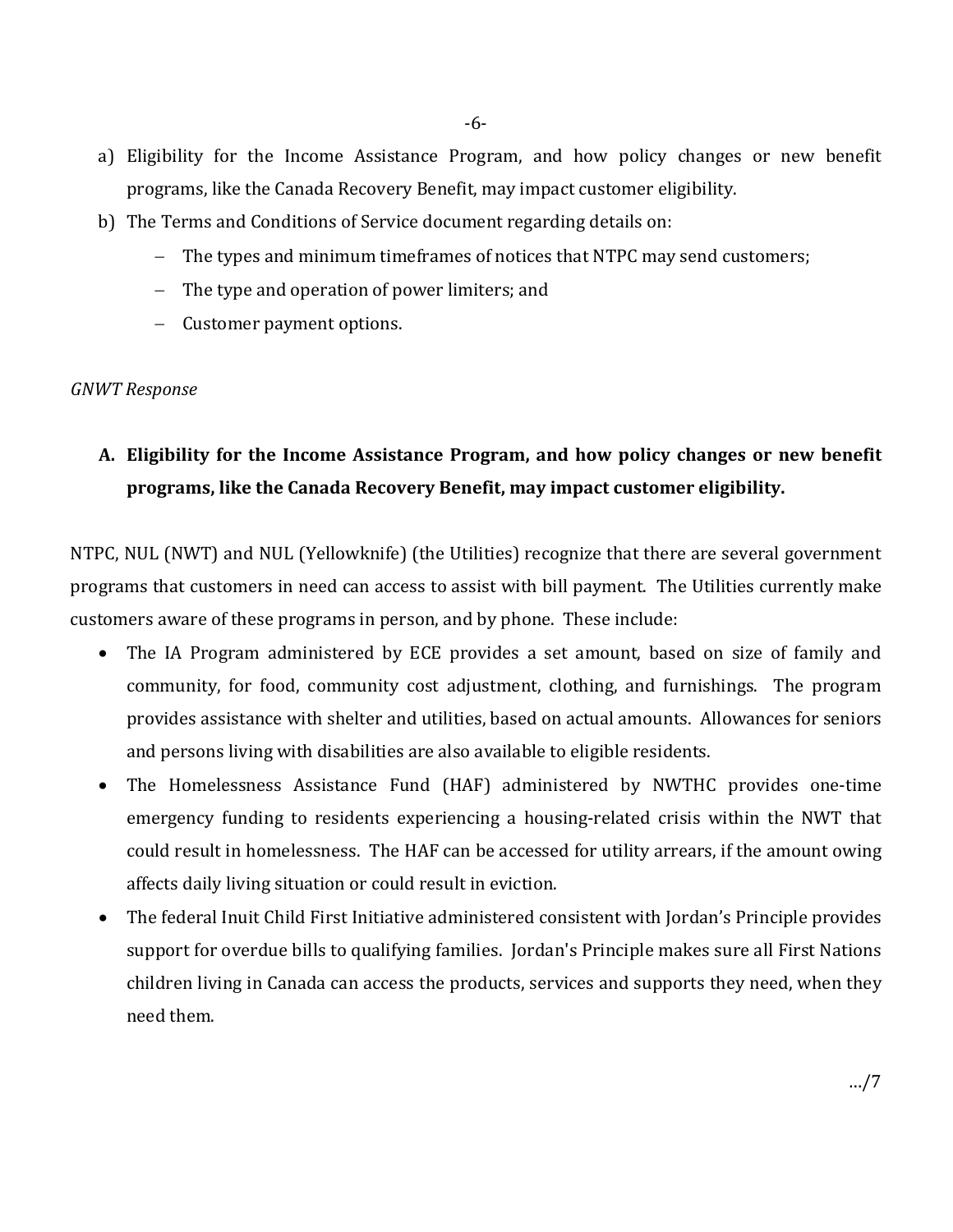The Utilities would be pleased to work with government agencies to make program information available and accessible on their websites to assist customers with accessing the available programs.

Further, throughout the COVID-19 pandemic, ECE has regularly provided Regional and Community ECE Service Centres with communication materials, including brochures and posters that outlined the impact that any Government of Canada benefits may have on qualifying for IA. ECE updated Members of the Legislative Assembly through email when any changes to program delivery occurred and updated the ECE website as well as the GNWT COVID-19 response website.

# **B. The Terms and Conditions of Service document regarding details on:**

- − **The types and minimum timeframes of notices that NTPC may send customers;**
- − **The type and operation of power limiters; and**
- − **Customer payment options**

The PUB approves the Terms and Conditions of Service (TOC) of the Utilities. The TOC for electric utilities operating in the NWT includes a provision which states clearly that an account can be disconnected or have a current limiting device installed if the customer fails to make payment by the scheduled date. The Utilities provide several notifications to customers about account payments. The initial bill has a clearly defined payment due date. If this bill is not paid the following month's bill clearly indicates it as an overdue amount. After that point the customer may be subject to disconnection notification which provides a minimum of 48 hours for the customer to make their account current or develop a mutually agreeable payment plan. If the customer fails to contact the utility or fails to make a suitable payment arrangement, then disconnection may be undertaken, or a current limiting device may be installed. The Utilities generally offer payment extensions or payment plans to customers.

The Utilities may use mechanical or electronic connection/disconnection or current limiting devices. A mechanical current limiting device is installed in conjunction with the existing meter.

7